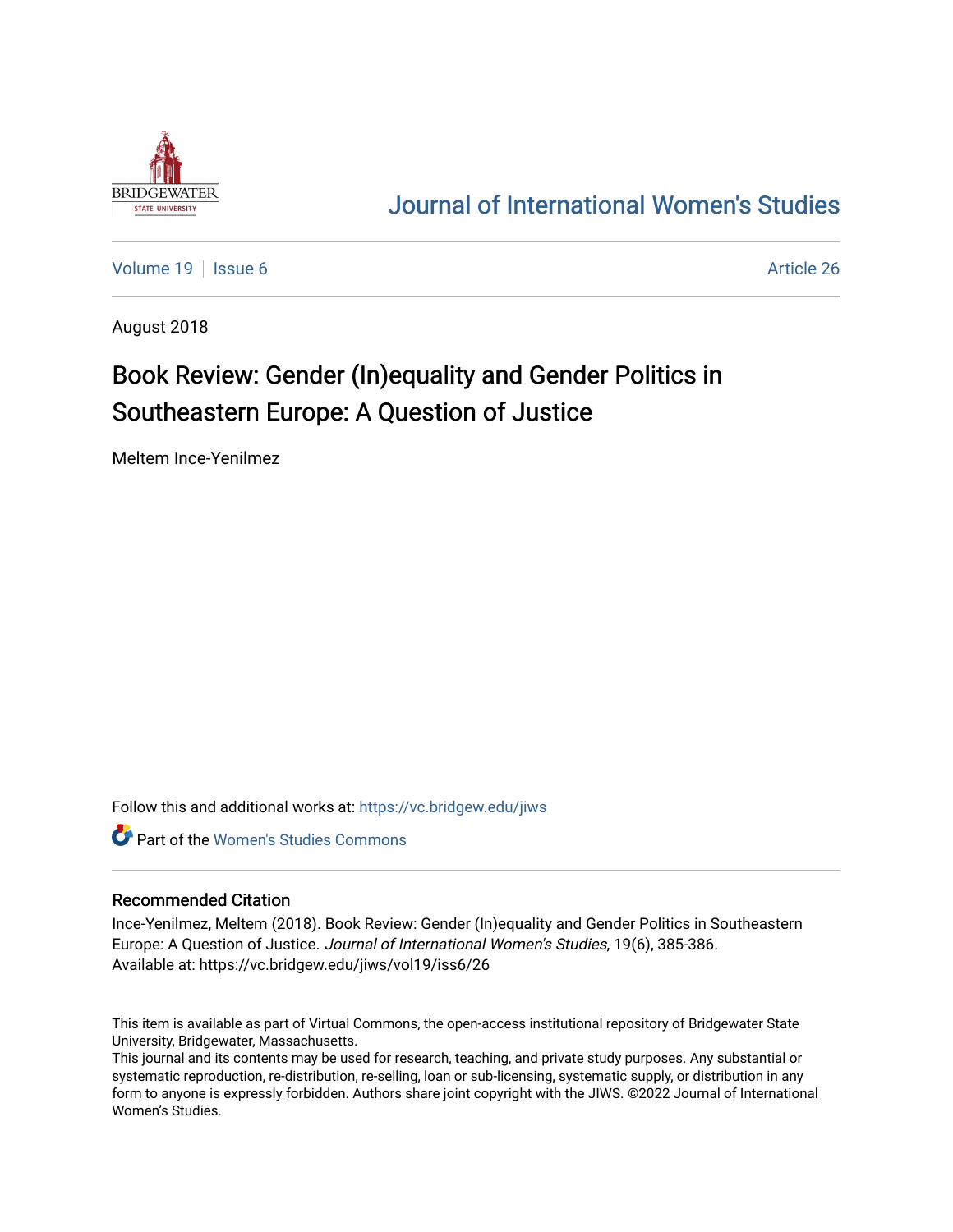#### Ince-Yenilmez: Book Review

This journal and its contents may be used for research, teaching and private study purposes. Any substantial or systematic reproduction, re-distribution, re-selling, loan or sub-licensing, systematic supply or distribution in any form to anyone is expressly forbidden. ©2018 Journal of International Women's Studies.

### **Gender (In)equality and Gender Politics in Southeastern Europe: A Question of Justice. Edited by Christine Hassentab & Sabrina P. Ramet. 2015. Palgrave Macmillan. 380 pages; appendix and index included; Hardcover: \$119.99, Softcover: \$109.99**

By Meltem Ince-Yenilmez<sup>1</sup>

The collapse of the Soviet Union, while not completely unexpected, was certainly a bit abrupt. As the regime fell, the influence of socialism across Eastern Europe also began a dramatic, rapid decline. The result served as a catalyst that had a number of important effects on Southeastern Europe, in particular. While many of these have been discussed, one that has received relatively little comparative attention is the effect on the plight of women in terms of gender equality. This is remedied by the writings collected in *Gender (In)equality and Gender Politics in Southeastern Europe,* edited by Hassenstab, Ramet, and Hassenstab. This collection of writings provides a country-by-country analysis of gender politics in former Soviet republicans and areas of the Balkans.

Throughout the various sections and chapters, a collection of authors and researchers highlight trends evidenced in over a dozen countries. The results of these comparisons often paint a picture of struggle, decline, and resilience regarding the role of women while providing critiques of the various sociological, political, and cultural factors that served to instigate changes in terms of often-backwards gender equity. The book also contains more generalized reflections on the region. These adhere to exploration of the various indices of gender equality used in the construction of argument as well as the contrast of gender roles between nations in the region.

Ana Kralj and Tanja Rener's exploration into the plight of women in Slovenia paints a strong picture of the generalized problems faced by women in the region during the 1990s as the influence of socialism gradually waned. According to them, "[Women] became targets of interpolation into 'mothers who should ensure the biological survival and progress of the nation' and the 'guardians of home and privacy.' Thus, instead of the former (mostly economically enforced) 'proletarianism' and (politically enforced) 'emancipation,' an ideological model of domestication of women was introduced" (Hassenstab, Ramet, & Hassenstab, 2015, 49). In other words, the new capitalist society served as a mechanism to promote restrictions to the rights of women by enforcing more traditional conservative gender roles. The authors also highlighted high levels of unemployment during the shift to a market economy, which likely served as further justification for these changes, ensuring that men were more likely to have jobs at the expense of women.

This regressive nature of social progress in Slovenia can also be observed in most of the areas of Southeastern Europe during this transition. For example, Jill Irvine and Leda Sutlovic further commented, "A well-established body of work has pointed to the links between women's economic status and women's social and political progress. Women's economic status has been particularly important to activists in the CEE countries, since women were hurt so dramatically by the transition from state socialism to capitalist democracies" (Hassenstab, Ramet, & Hassenstab, 2015, 74). They also highlighted the seemingly curious dynamic that while gender roles have greatly widened, public awareness of discrimination and support for gender equality is seemingly

 $\overline{a}$ 

1

<sup>&</sup>lt;sup>1</sup> Assoc. Prof., Yasar University Selcuk Yasar Kampusu Agacli Yol Univ. Cad Turke[y meltem.ince@yasar.edu.tr](mailto:meltem.ince@yasar.edu.tr)